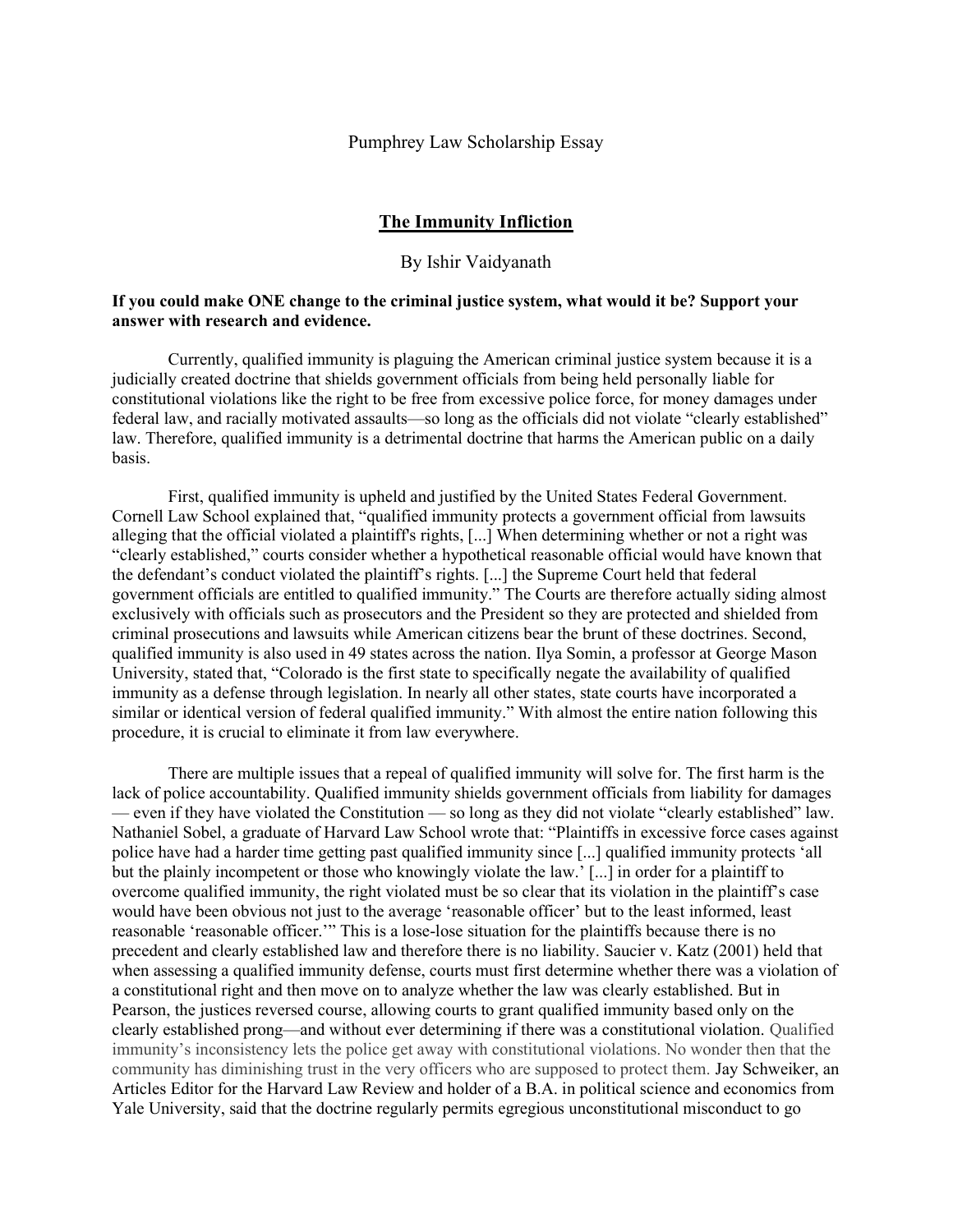unaddressed, exacerbating an ongoing crisis of accountability in law enforcement more generally. That obviously hurts the victims of police misconduct, but it also[...] permits police officers to get away with unconscionable constitutional violations." The inconsistencies of qualified immunity make it nearly impossible to prevent police officers from wriggling out of punishment for clear violations, damaging community relationships.

And this lack of accountability opens the door for preventable racial discrimination by preventing justice for those who wrongly kill. According to the Innocence Project, "Among the thousands of people exonerated in the last 30 years, half were wrongfully convicted in cases involving police and/or prosecutorial misconduct, according to a recent report from the National Registry of Exonerations. Yet, [...]officers accused of or known to have engaged in misconduct often receive more legal protection than innocent people. Without meaningful police accountability, such misconduct can and does lead to injustice, including wrongful convictions, and — as in Taylor's case — needless death. [...] Taylor, an emergency medical worker, was killed by police officers, who entered her apartment and fired 20 rounds at the 26-year-old and her boyfriend in March." Yet the Taylor case is not isolated: her death, along with those of countless other people of color like George Floyd, Elija McClain, and Daniel Prude have sparked nationwide calls for justice and changes in our law system. The Innocence Project continues that we need an end to qualified immunity to create answerability, a society with more "racial equality and an end to the disproportionate use of violence against and over-incarceration of people of color, particularly Black Americans."

Thus, to solve the issues presented, we must abolish qualified immunity and require that police officers carry liability insurance — that would create a real change in officer behavior to reduce police brutality. According to another article by Jay Schweiker, in this scenario "officers would have a clear, direct interest in making sure their own behavior conforms to constitutional standards — because unprofessional officers who routinely commit misconduct would see their premiums go up, and would eventually be priced out of the market." Full accountability is the most crucial method to reduce violence because it holds people liable and compels change. The article continues that "qualified immunity is the main obstacle to this sort of accountability, and that's why it has to be abolished."

Ultimately, qualified immunity is an overall detriment to society. It not only favors government officials, but it also unfairly targets minorities through the growing systemic racial bias and flaws in the criminal justice system. To solve these aforementioned issues and the ongoing crisis of the American criminal justice system, we must abolish this outdated policy.

## Works cited

Innocence Staff. "Grand Jury Fails to Hold Police Officers Accountable for Breonna Taylor's Death." Innocence Project, 23 Sept. 2020, innocenceproject.org/breonna-taylor-policeaccountability-indictment/.

"Qualified Immunity." Legal Information Institute, www.law.cornell.edu/wex/qualified\_immunity.

Schweikert, Jay. "Qualified Immunity: A Legal, Practical, and Moral Failure." Cato Institute, 14 Sept. 2020, www.cato.org/publications/policy-analysis/qualified-immunity-legal-practical-moralfailure.